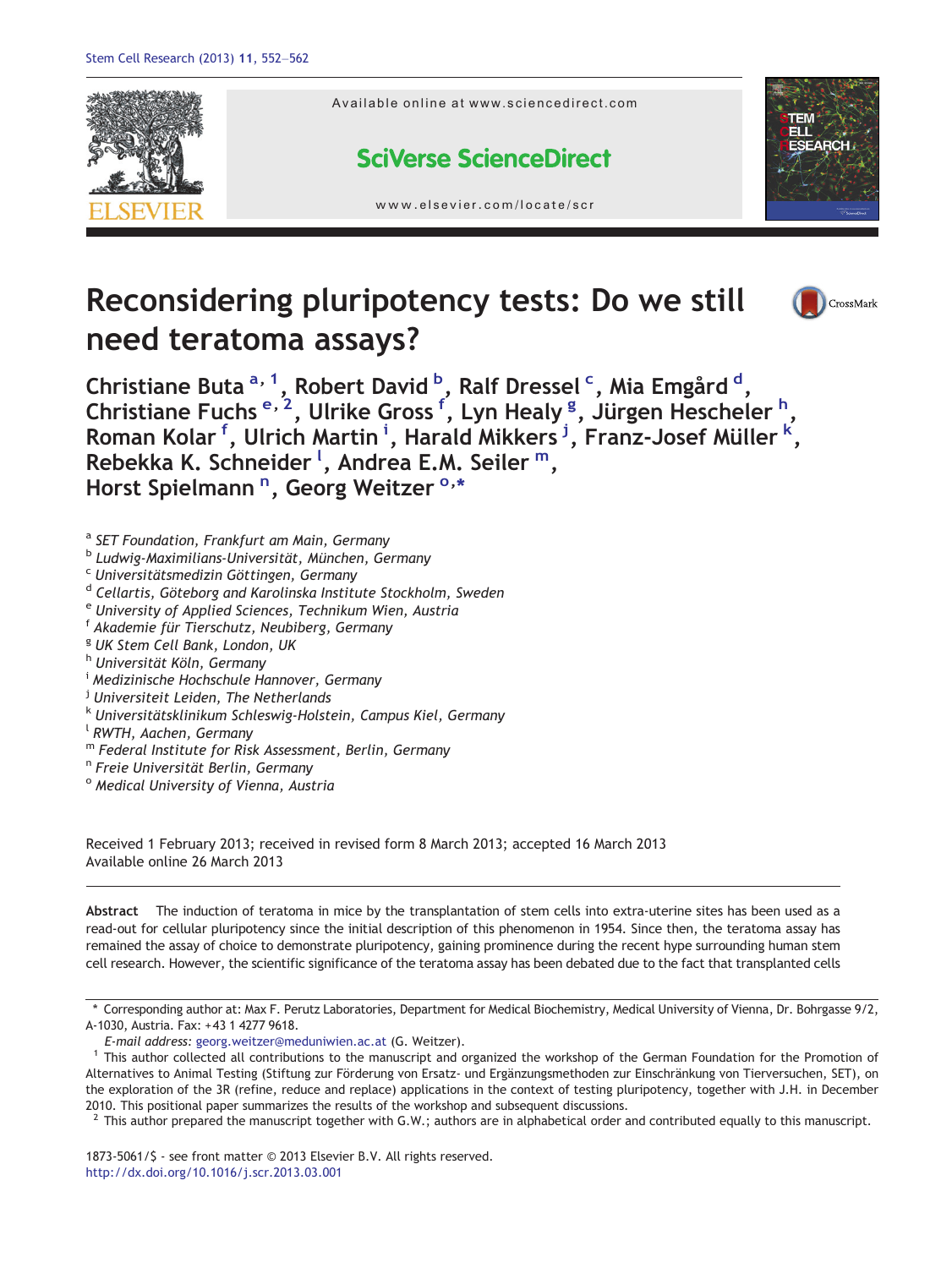#### **Contents**

| Reconsidering pluripotency tests: Do we still need teratoma assays?                                                                                                                                                                                                                                                                                                                                                                                                                                                                                                                                                                                                                                                                                                                                                                                                                                                                                                                                                                                                                                |                                                                           |  |
|----------------------------------------------------------------------------------------------------------------------------------------------------------------------------------------------------------------------------------------------------------------------------------------------------------------------------------------------------------------------------------------------------------------------------------------------------------------------------------------------------------------------------------------------------------------------------------------------------------------------------------------------------------------------------------------------------------------------------------------------------------------------------------------------------------------------------------------------------------------------------------------------------------------------------------------------------------------------------------------------------------------------------------------------------------------------------------------------------|---------------------------------------------------------------------------|--|
| are exposed to a non-physiological environment. Since many mice are used for a result that is heavily questioned, it is time to<br>reconsider the teratoma assay from an ethical point of view. Candidate alternatives to the teratoma assay comprise the directed<br>differentiation of pluripotent stem cells into organotypic cells, differentiation of cells in embryoid bodies, the analysis of<br>pluripotency-associated biomarkers with high correlation to the teratoma forming potential of stem cells, predictive epigenetic<br>footprints, or a combination of these technologies. Each of these assays is capable of addressing one or more aspects of<br>pluripotency, however it is essential that these assays are validated to provide an accepted robust, reproducible alternative. In<br>particular, the rapidly expanding number of human induced pluripotent stem cell lines, requires the development of simple,<br>affordable standardized in vitro and in silico assays to reduce the number of animal experiments performed.<br>© 2013 Elsevier B.V. All rights reserved. |                                                                           |  |
| <b>Contents</b><br>In vitro differentiation – directed and spontaneous differentiation $\dots\dots\dots\dots\dots\dots\dots\dots\dots\dots\dots$<br>An example of differential information content of embryoid bodies and teratoma assays 559                                                                                                                                                                                                                                                                                                                                                                                                                                                                                                                                                                                                                                                                                                                                                                                                                                                      | 555<br>555<br>556<br>556<br>557<br>558<br>558<br>558<br>559<br>559<br>560 |  |

## Introduction

The experimental induction of teratoma (for definition of terms see [Box 1](#page-2-0)) in mammals, mostly mice, has been carried out for decades [\(Evans and Kaufman, 1981; Skreb et al., 1971;](#page-9-0) [Solter et al., 1970; Stevens, 1958, 1970; Stevens & Little,](#page-9-0) [1954\)](#page-9-0). In stem cell research and banking ([ISCBI, 2009](#page-9-0)) the in vivo teratoma assay can be used to demonstrate the pluripotency of the stem cells in vivo [\(Gertow et al., 2007;](#page-9-0) [Wesselschmidt, 2011](#page-9-0)). Basically stem cells, which are considered to be pluripotent, are injected into various anatomical sites e.g. sub-cutaneous, intra-muscular, under the capsule of the kidney, or intra-testicular, of immunocompromised mice potentially developing into an experimental tumor (also see [Box 1\)](#page-2-0). The assayed cells are considered pluripotent if the resultant tumor shows characteristics of a teratoma, demonstrating the development of differentiated cells from all three germ layers, namely ectoderm (such as nerve and skin), mesoderm (including bone, cartilage and muscle), and endoderm (liver and gut) [\(Brivanlou et al., 2003\)](#page-9-0).

Although used regularly and frequently demanded by reviewers of manuscripts as proof of pluripotency, the teratoma assay has never been standardized in terms of graft site, age of mice, number of cells implanted and the cell preparation for a large number of pluripotent cell lines. These factors invariably influence the development of the teratoma ([Hentze et al., 2009; Wesselschmidt, 2011\)](#page-9-0). Gropp et al. recently presented a systematic evaluation of some of these factors for two ESC lines [\(Gropp et al., 2012\)](#page-9-0). In addition to the lack of standardization of the teratoma assay, the assay is also regarded as time, cost and labor intensive. The assay certainly raises ethical concerns, as it may induce pain and suffering of the animals used in the assay. This latter concern impacts on the current legislation on animal welfare and the following section will give an overview on the current status in Europe.

From the animal welfare perspective the teratoma assay raises two major issues: first, the inoculation of genetically manipulated animals with potentially malignant cells that could initiate tumors, and second, the breeding of experimental animals, especially if associated with the suffering and pain of the animal. A classification system, comprising the degree of pain, suffering and distress, was accepted in 1995 and has been in general use throughout Europe. This system is known as the Severity Catalogue of the Swiss Federal Veterinary Office. In the European Union (EU), a binding severity classification system was approved in 2010 as Annex VIII of the new "EU Directive 2010/63/EU for the Protection of Animals used in Scientific Procedures" ([European Union, 2010](#page-9-0)). Accordant regulations and amendments are published by the Canadian Council on Animal Care in Science, the Australian and New Zealand Council for the Care of Animals in Research and Teaching, and in the U.S.A, under the Laboratory Animal Welfare Act.

The Swiss Catalogue considers tumor models as moderately severe (grade 2) and severe (grade 3) procedures. The grade 2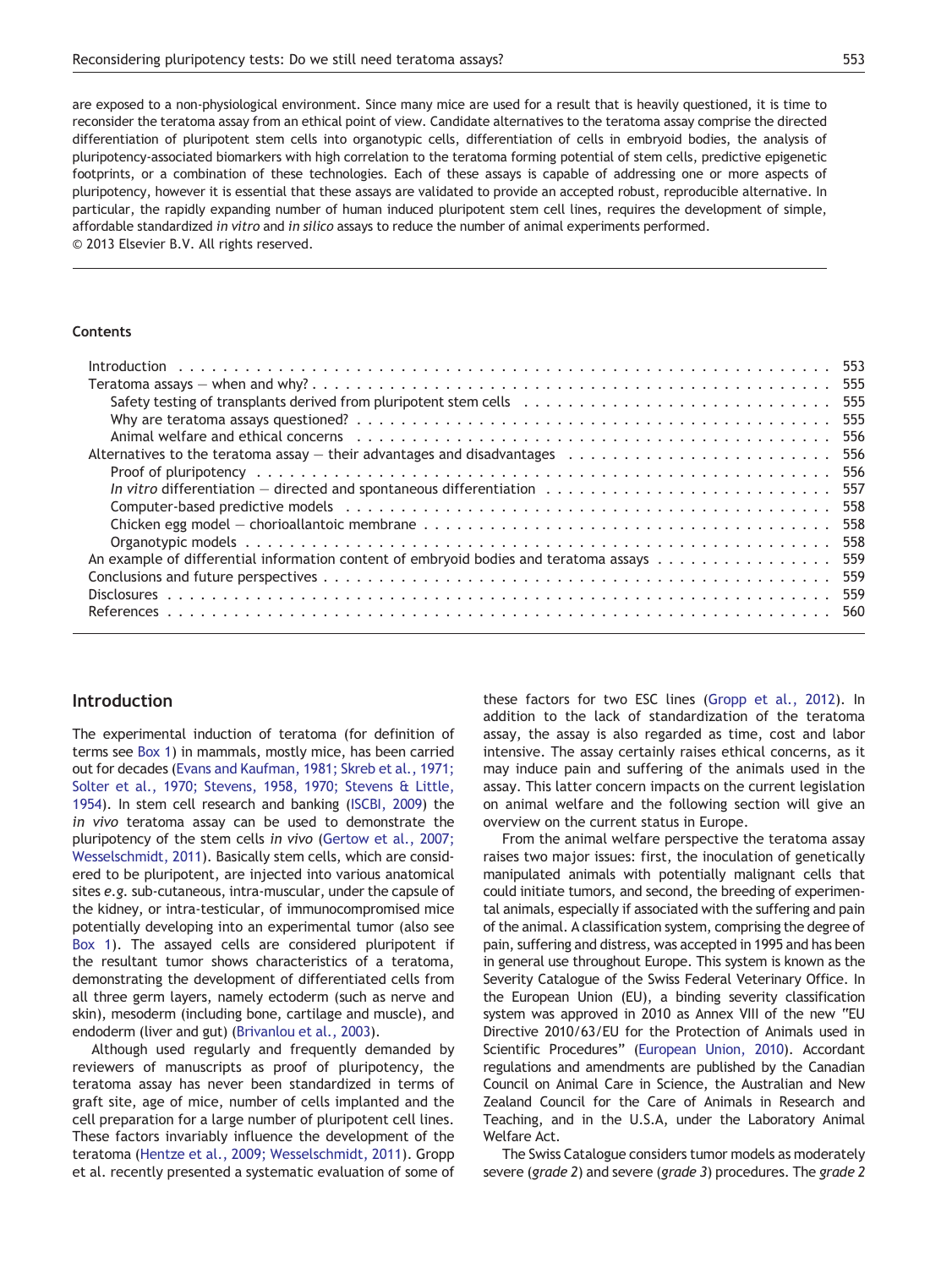<span id="page-2-0"></span>Box 1 Explanation of terms used in this paper according to the NIH definitions.

Teratoma — a multi-layered benign tumor that grows from pluripotent cells injected into animals with a dysfunctional immune system. Scientists test whether they have established a human embryonic stem (hES) cell line by injecting putative stem cells into such mice and verifying that the resulting teratoma contains cells derived from all three embryonic germ layers.

Teratocarcinoma — a multi-layered malignant tumor that contains in addition to a teratoma embryonal carcinoma cells, which either give rise to metastases or produce a malignant tumor after re-implantation of the primary tumor mass. The WHO recommended for this type of tumor the more complicated term "mixed embryonal carcinoma and teratoma". A detailed consideration of the difference between teratoma and teratocarcinoma can be found in a series of comments in Nature Biotechnology Vol. 25, No. 11 [\(Damjanov and Andrews, 2007\)](#page-9-0). In a teratoma assay development of this type of tumor would immediately lead to the exclusion of the putative pluripotent stem cells from any type of therapeutical application.

Severe combined immunodeficient (SCID) mice - SCID mice are important tools for researching hematopoiesis, innate and adaptive immunity, autoimmunity, infectious diseases, cancer, vaccine development, and regenerative medicine in vivo. So-called because of their severe combined immunodeficiency, SCID mice have reduced ability to reject allogeneic or xenogeneic tissue grafts, and are therefore excellent hosts for human cells and tissues.

Teratoma assay — in this assay putative pluripotent stem cells are implanted into SCID mice where they can proliferate and differentiate to form a teratoma. The pluripotent stem cells grow at the implantation site and are supported by factors of the local milieu and also circulating factors. After a certain time, when the tumor has reached sufficient size, it is removed and subjected to histopathological analysis, immunocytochemistry and gene expression profiling.

Tetraploid complementation assay — an assay that can be used to test a stem cell's potency. Fusing two 2-cell embryos produces cells with 4 sets of chromosomes (tetraploid cells) that are biased toward developing into extra-embryonic tissues only. The tetraploid cells are not able to generate a developmentally competent embryo itself; however, an embryo can develop properly from "sandwiched" diploid stem cells in case, the injected cells are pluripotent.

classification represents tumor models, in which the induction or transplantation of tumors does not cause cancerous cachexia or other progressively lethal disease, or models which are discontinued before clinically manifest dysfunctions occur in the animal (e.g. the tumor model in mice and rats). Grade 3 covers tumor models that induce cancerous cachexia or other progressive lethal diseases [\(Swiss Federal Veterinary](#page-10-0) [Office, 2012\)](#page-10-0). Analogous classifications in the future EU catalogue are moderate and severe. Classification as moderate denotes models of induction of tumors or spontaneous tumors, that are expected to cause moderate pain, distress or moderate interference with normal behavior. Classification as severe refers to models with induction of tumors, that are expected to cause progressive lethal disease associated with long-lasting moderate pain, distress or suffering like tumors causing cachexia, invasive bone tumors, tumors causing metastatic spread, and tumors that are allowed to ulcerate. Taking this classification system into account the actual teratoma assay depends on the implementation of humane endpoints. The growth of one or more tumors to a typical weight of 1–2 g or up to 10% of the body weight would classify as moderate severity. If teratoma were allowed to grow beyond this point severity may increase to grade 3.

In 1959, William Russell and Rex Burch classified humane animal experimental techniques under the headings of replacement, reduction, and refinement  $-$  now commonly known as the three Rs. Replacement means the complete substitution of a given animal experiment by one or several alternative tests that, singly or taken together, will supply

the needed information, e.g. in vitro experiments, computer modeling, analysis of expression profile, proteome and epigenetic alterations. Reduction refers to animal numbers, which must be kept as low as possible yet still being consistent with the delivery of robust statistical data. Other ways of reducing animal numbers are the avoidance of duplication of experiments performed by other scientists, and the combination of endpoints in toxicology testing. Refinement is the alleviation of experimental severities, e.g. animal-friendly housing and care, use of analgesics, and in general, keeping suffering to a minimum. This includes the setting of humane endpoints [\(Russell and Burch, 1959\)](#page-10-0). Nowadays, the principles of the 3Rs are widely adopted and the concepts have been incorporated into the legal framework on animal experimentation in several countries, i.e. the German animal welfare act and the Austrian law for animal protection (German Animal Welfare Act, §7 and Animal Protection Act, StF: BGBl. I Nr.80/2010, [http://www.ris.bka.gv.at/Dokument.](http://www.ris.bka.gv.at/Dokument.wxe?Abfrage=BgblAuth&Dokumentnummer=BGBLA_2010_I_80) [wxe?Abfrage=BgblAuth&Dokumentnummer=BGBLA\\_2010\\_I\\_80](http://www.ris.bka.gv.at/Dokument.wxe?Abfrage=BgblAuth&Dokumentnummer=BGBLA_2010_I_80) (02.27.2012)). Both the current effective EU Directive on the Protection of Animals Used for Scientific purposes (86/609/ EEC) and its revised version (2010/63/EU), repeatedly refer to the 3Rs (2010/63/EU, preamble 11; 27; 31; 38; 39; 48; 49; Arts. 1a; 4; 27; 38; 39; 43; 48; 58; Annexes 5 and 6). In particular, "the use of animals for scientific or educational purposes should […] only be considered where a non-animal alternative is unavailable", and "when choosing methods, the principles of replacement, reduction and refinement should be implemented through a strict hierarchy of the requirement to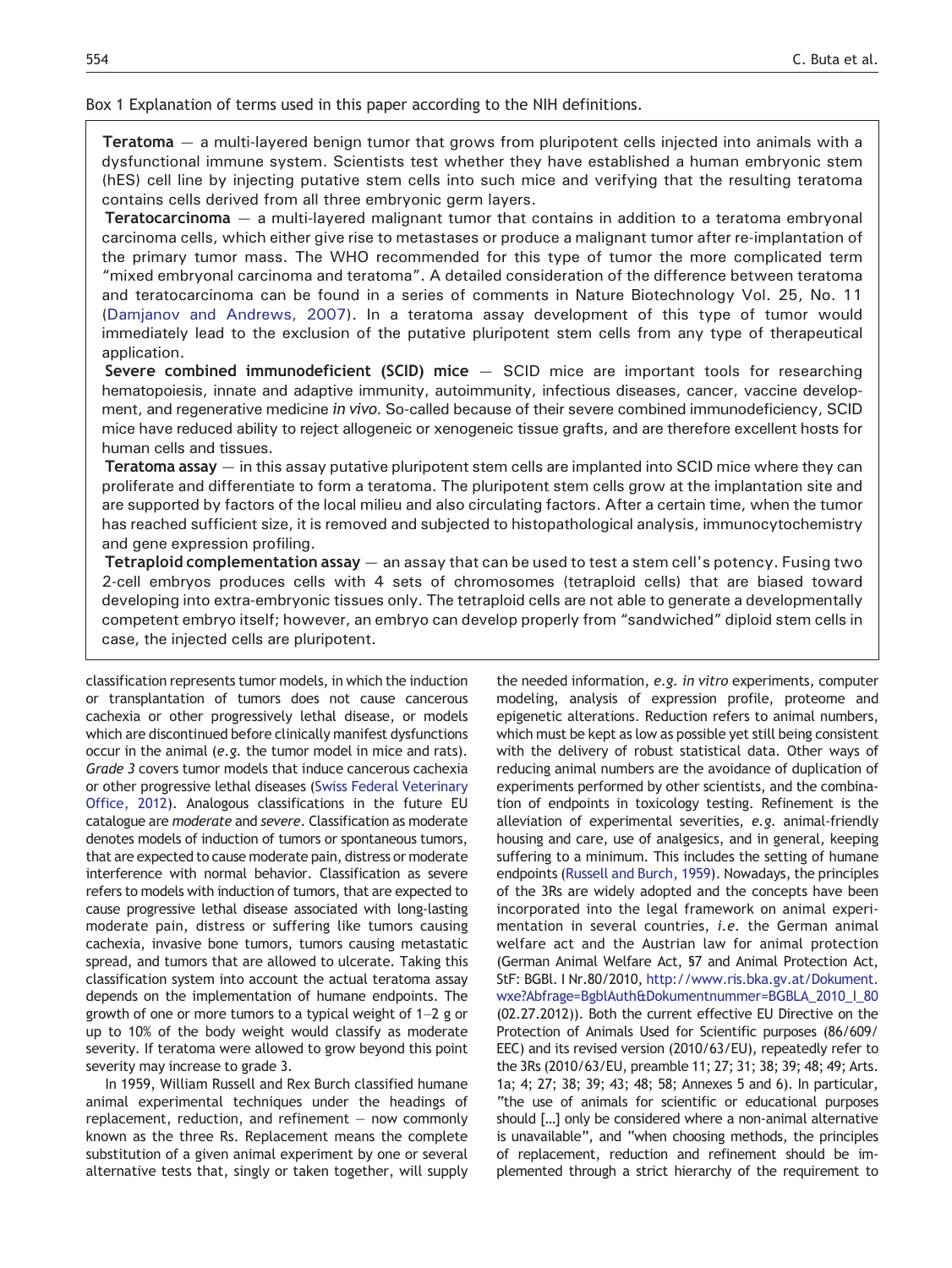use alternative methods" (2010/63/EU, preamble 10; 11; 12 etc.; Art 4 [http://ec.europa.eu/foods/fs/aw/aw\\_legislation/](http://ec.europa.eu/foods/fs/aw/aw_legislation/scientific/86-609-eec_en.pdf) [scientific/86-609-eec\\_en.pdf](http://ec.europa.eu/foods/fs/aw/aw_legislation/scientific/86-609-eec_en.pdf)).

## Teratoma assays — when and why?

## Safety testing of transplants derived from pluripotent stem cells

Stem cell research has developed in part from tumor research on teratocarcinoma cell lines [\(Martin and Evans,](#page-10-0) [1975\)](#page-10-0), therefore, the teratoma assay was originally a tumor assay before it became a useful technique to demonstrate the pluripotency of stem cell lines [\(Peterson et al., 2011\)](#page-10-0). It is well known that pluripotency and tumorigenicity are closely related phenomena in stem cells [\(Knoepfler, 2009\)](#page-9-0). The teratoma assay is not only a pluripotency assay but it is also an assay for tumorigenicity. The assay is required for the investigation of the tumor biology of teratoma and it can also be used to address additional questions in developmental or tumor biology ([Li et al., 2009](#page-10-0)). Experimental teratoma can, e.g. provide insights into the in vivo development of human tissues [\(Gertow et al., 2011; Müller et al., 2010\)](#page-9-0). It is largely unknown which host factors guide the tissue differentiation in teratoma and help to create three-dimensional tissue structures. Further animal studies on these aspects of teratoma growth will likely provide important information for the development of new in vitro tissue differentiation protocols. These protocols might in the end even help to replace the teratoma assay for pluripotency testing by improved in vitro assays.

The teratoma assay as a tumorigenicity assay is of major importance to address safety issues of new stem cell-based therapies or transplantation. The injection of pluripotent stem cell lines into immunodeficient or syngeneic recipients leads usually to growth of benign teratomas [\(Dressel, 2011\)](#page-9-0), however also the occurrence of teratocarcinomas (see [Box 1](#page-2-0)) that infiltrate tissues and give rise to metastases has been reported after transplantation of some stem cell lines ([Erdö](#page-9-0) [et al., 2003\)](#page-9-0). The close link of pluripotency and tumorigenicity is a major challenge for regenerative medicine since it is one important concept of regenerative medicine to generate cells or tissues in vitro from pluripotent stem cells that can be transplanted to replace diseased tissues in patients. Notably, any graft that is derived from pluripotent stem cells is at risk of containing tumorigenic cells. Numbers of pluripotent stem cells as low as 20 for mouse ([Lawrenz et al., 2004](#page-9-0)) and 245 for human embryonic stem cells [\(Hentze et al., 2009](#page-9-0)) were reported to form tumors in immunodeficient hosts. The comparison of these numbers illustrates the enormous challenge to provide grafts from pluripotent stem cells that do not contain tumorigenic cells. Importantly, grafts should be free not only of teratoma forming cells but also of other cells leading to tumors of more restricted tissue composition or even only tissue overgrowth ([Mauritz et al., 2011](#page-10-0)). For these reasons, the teratoma assay or transplantation protocols, which could involve the formation of teratoma or other stem cell-derived tumors in experimental animals, will remain important to study the safety of new therapies that are based on stem cells.

Teratoma assays could also identify pluripotent stem cell lines with a lower intrinsic tumorigenic risk compared to others. Notably, the tumorigenic potential of a stem cell line or a transplant derived from stem cells is not sufficiently described by features of these cells. Host factors that support tumor growth need to be identified as well as factors that can reduce the risk of tumor formation after stem cell transplantation therapy. These host factors could include a number and range of factors such as hormones, growth factors, and cytokines, interactions with the extracellular matrix and host cells, paracrine effects of host cells, vascularization, and provision of nutritive factors. The immune system of recipients can contribute to the rejection of tumorigenic [\(Dressel et al.,](#page-9-0) [2008](#page-9-0)) but also therapeutically effective cells [\(Saric et al.,](#page-10-0) [2008](#page-10-0)). Therefore, how host factors influence tumor risk and the engraftment of stem cell-derived transplants needs to be studied in greater depth.

Some of these questions can be answered in vitro but others will require experiments in animal hosts. As stem cell-based therapies are developed, animal experiments will be required to demonstrate the lack of tumorigenic potential of these grafts before the start of clinical studies. It is a regulatory requirement for any new therapy that involves the transplantation of stem cell-derived grafts to demonstrate convincingly by animal experiments that the grafts are not at a detectable risk of tumor formation ([Halme](#page-9-0) [and Kessler, 2006\)](#page-9-0). In conclusion, the teratoma assay or variations of the teratoma assay are used to address research questions that differ from the basic assessment of the pluripotency of stem cells and could not be answered using alternative methods designed to assess the pluripotency of stem cells.

The teratoma assay is used as an in vivo method to test pluripotency of cells, namely the ability of those cells to generate cells/tissue of all three germ layers. If the teratoma assay is really needed to characterize a new cell line, there is an urgent requirement to analyze the teratoma beyond the simple identification of tissues from all three germ layers, as this would provide a tremendous amount of additional information, e.g. embryonic development, differentiation potential, maturation status ([Gertow et al., 2011](#page-9-0)). Although some potent in vitro models exist, it must be stated that the teratoma assays may lead to new insights into the interaction between the host and the injected stem cells and/ or their in vivo differentiation products, which would have not been found in an ab initio designed in vitro model ([Dressel](#page-9-0) [et al., 2008](#page-9-0)).

## Why are teratoma assays questioned?

Despite the 'gold standard' status of this assay, there is little consistency in either the methodology used or the reporting of results. Standardization may aid stem cell researchers to evaluate better and compare results across different reprogramming strategies and differentiation protocols. Unfortunately the methods used for inducing teratoma are poorly documented, frequently only by citing other publications. Screening the literature for more than 1200 original manuscripts that were published between 1998 and 2009 in journals, indexed in the NCBI Medline, describing research on hESCs, as well as 124 original articles between 2007 and 2009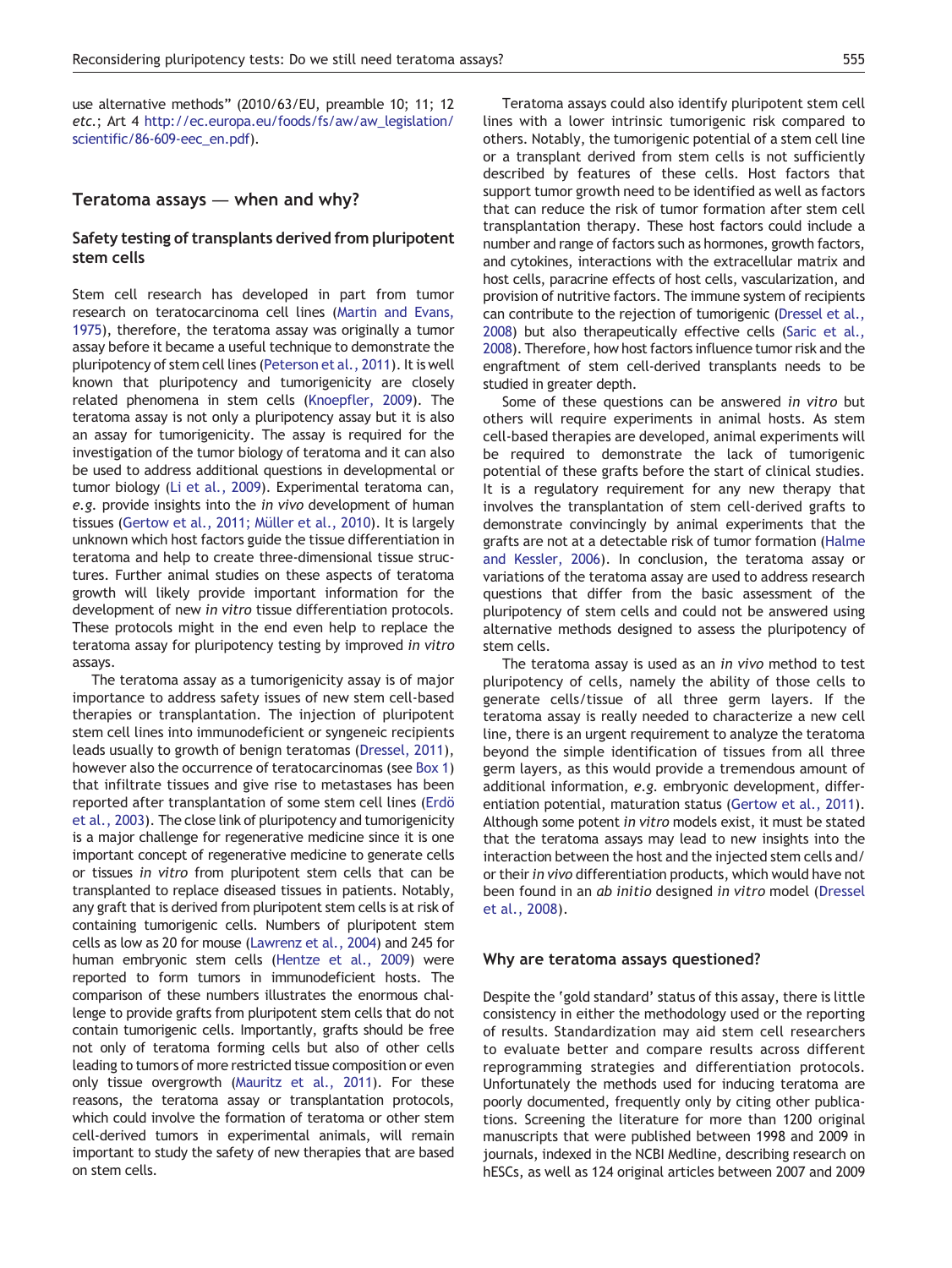that report on human iPSCs, revealed that the assay certainly lacks standardization. The description of the teratoma assay varied widely and therefore we were not able to classify them in groups. As an example, the number of injected cells varied from clumps of 200–300 cells to 5 million cells in different manuscripts [\(Müller et al., 2010](#page-10-0)). As mentioned above, the niche/microenvironment influences the survival and differentiation of the injected pluripotent cells. It was shown that the injection site and the grade of immunodeficiency of the host strongly influence the survival or differentiation of cells [\(Dressel, 2011\)](#page-9-0).

To standardize this relatively simple assay, parameters such as the strain of mouse used, the number of cells injected, the passage of injected cells, the number of injections per animal, the cell harvest method, the solution for the injection of cells, as well as the time in vivo should be provided. Additionally, the histomorphological analysis and the format of the results vary across the studies. In most cases teratoma is examined by classic histological methods via hematoxylin/eosin stainings, although immunohistochemistry can be helpful and sometimes even indispensable to quantify and definitely identify tissue types. An improvement to the teratoma assay, if required, would be to take biopsies in order to establish a time point at which cells of all three germ layers can be demonstrated. At this point the assay should be terminated to avoid the development of large tumors and prevent suffering to the animal. It may be possible therefore to establish cell growth and differentiation kinetics that ultimately serve to keep the period of tumor growth to a minimum.

#### Animal welfare and ethical concerns

The greatest disadvantage of the teratoma assay is that it requires the use of experimental animals. According to current legislation animal experiments must be ethically justifiable. Such a justification is generally based on a cost– benefit analysis, in which the suffering of the animals is to be weighed against the potential benefits for research and scientific significance of the results obtained. According to Article 12 (2) of the EU Council Directive 86/609/EEC for the protection of experimental animals the following aspects have to be considered: "where it is planned to subject an animal to an experiment in which it will, or may, experience severe pain which is likely to be prolonged, that experiment must be specifically declared and justified to, or specifically authorized by, the authority." The following sentence of this article emphasizes that in case of potentially prolonged severe pain the particular experiment, not the overall research goal, must meet high scientific requirements: "The authority shall take appropriate judicial or administrative action if it is not satisfied that the experiment is of sufficient importance for meeting the essential needs of man or animal." In the future, European legislation will go beyond these demands. Article 15 (2) of EU Directive 2010/63/EU lays down, as a general rule, "that a procedure is not performed if it involves severe pain, suffering or distress that is likely to be long-lasting and cannot be ameliorated." In most countries of the western hemisphere the teratoma assays, as animal experiments in general, are performed in accord with these regulations. Teratoma is not allowed to grow to an excessive size and experiments are terminated before severe pain, suffering, or distress occurs. Nonetheless, there is a need to find alternatives for the in vivo teratoma assay to reduce the need for animal experimentation.

The second issue regarding animal welfare is the breeding of immune deficient mammals, which leads to highly controversial discussions in both the public and scientific communities. Some ethicists argue that experimental animals have an intrinsic value independent of their use by humans and that their dignity and rights should be respected. An appreciation of the inherent value of animals means that no genetic manipulation should be carried out at all [\(Vorstenbosch, 1993\)](#page-10-0), unless a basic or very serious human or animal interest is involved, which cannot be met by any other means [\(Verhoog, 1992\)](#page-10-0). However, many of the immune deficient mice used for teratoma assays do not result from a genetic manipulation but occurred as natural mutations. Nevertheless, all SCID mice are lacking major elements of their immune system. Infections that are not harmful to normal/healthy animals, can cause suffering or death in SCID mice. It should be noted that SCID mice are bred under conditions that usually prevent those infections.

In some countries the generation of genetically modified animals is legally restricted. For example, the German Animal Welfare Act, Article 11b states that it is prohibited to breed vertebrates, or to change them through procedures of biotechnology, if this results in animals or their offspring, lacking parts of the body or organs for species-specific use or if they are unfit or deformed, thereby causing pain, suffering or harm. Although animal experiments are exempted from this restriction, the law still highlights an awareness of the ethical problems of breeding such animals.

# Alternatives to the teratoma assay — their advantages and disadvantages

## Proof of pluripotency

Stem cells exhibit some unique characteristics such as the ability to self-renew, as well as to differentiate into cell types of all three germ layers. They have been derived from embryos and different sources of postnatal animals. It is logical to classify stem cells based on their developmental potential [\(Table 1](#page-5-0)). Embryonic and induced pluripotent stem cells represent the most prominent examples of pluripotent cells, bearing the second highest degree of developmental potential. These cells can give rise to tissue types in vivo as well as in vitro, but they are not able to form the extraembryonic trophoblast lineage ([Rossant, 2008\)](#page-10-0).

Attributes such as the pluripotentcy and differentiation potential are based on experimental criteria and need to be thoroughly addressed via functional and molecular assays. Therefore, approaches to increase the stringency of results should be applied. From the standpoint of developmental biology many researchers regard in vitro differentiation e.g. in embryoid bodies (EBs) as the least stringent functional test of pluripotency of cultured stem cells. The generation of teratoma is perceived as being the next level of stringency. While these two approaches are suitable for stem cells of animal and human origin, they are limited since they do not test the ability of the cells to undergo normal development. The hESCs used in these assays are regarded as pluripotent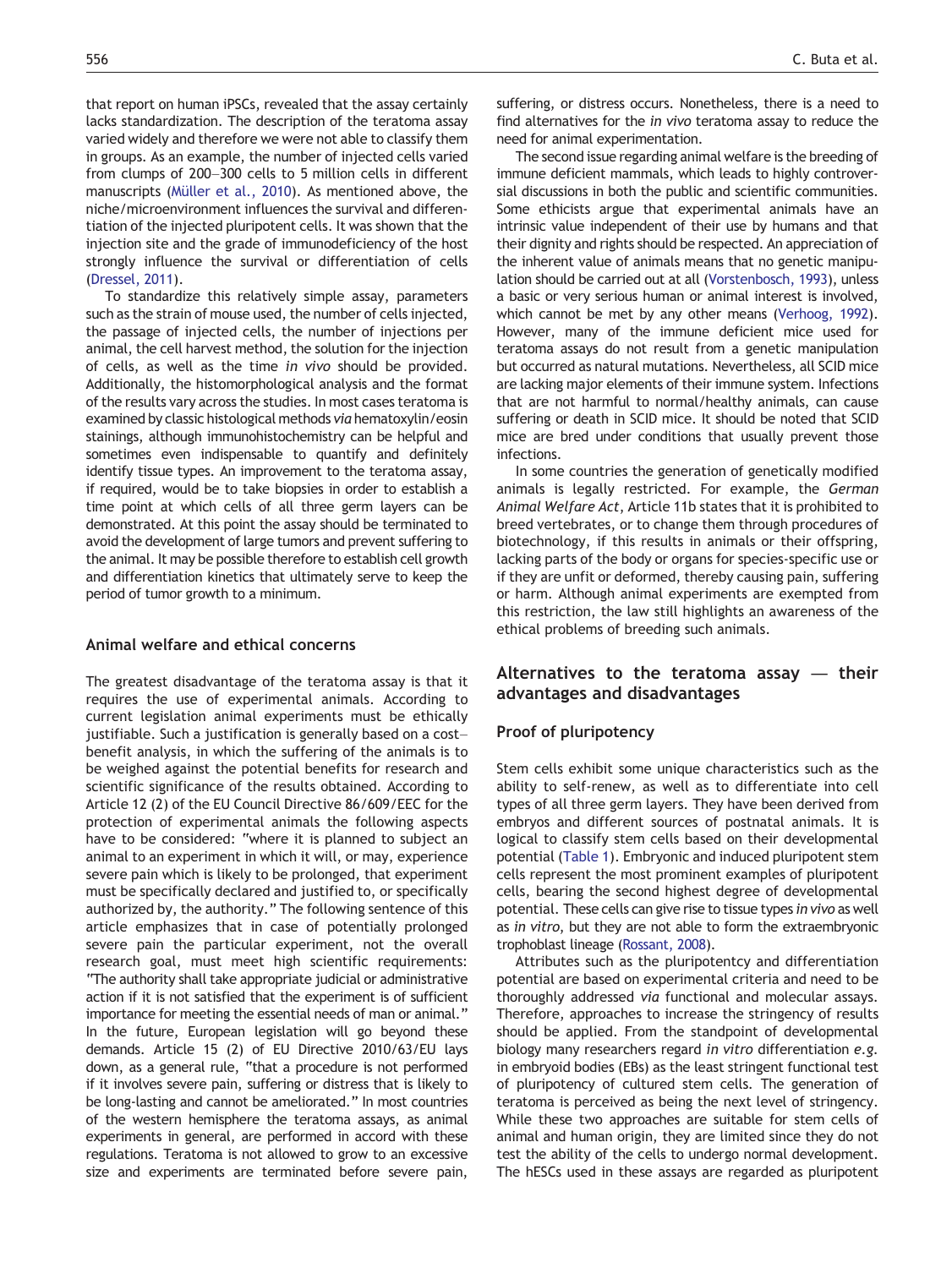<span id="page-5-0"></span>

| The various levels of cellular developmental<br>Table 1<br>potential. |                                                                                                                                                                                |  |
|-----------------------------------------------------------------------|--------------------------------------------------------------------------------------------------------------------------------------------------------------------------------|--|
| Totipotency                                                           | Potential to give rise to a functional organism<br>with all its cell lineages. In mammals<br>exclusively the zygote and the first four to<br>eight blastomeres are totipotent. |  |
| Pluripotency                                                          | Potential to give rise to all somatic lineages of<br>the body; e.g. embryonic stem cells and<br>induced pluripotent stem cells.                                                |  |
| Multipotency                                                          | Ability of adult stem cells to form multiple cell<br>types of one lineage; e.g. hematopoietic stem<br>cells.                                                                   |  |
| Unipotency                                                            | Cells form one cell type; e.g. spermatogonial<br>stem cells, which at least under natural<br>conditions, are only able to generate sperms.                                     |  |

since for ethical reasons these cells cannot be tested in primates to demonstrate that they are indeed pluripotent and give rise to all the tissues. So far this functional assay can only be demonstrated for murine and rat stem cells via chimera formation and germ line contribution. The most stringent test for developmental potential is achieved via the aggregation of stem cells with tetraploid host morulae ([Eggan et al., 2001;](#page-9-0) [Nagy et al., 1990\)](#page-9-0). This approach results in animals exclusively derived from the donor cells because the 4n host cells will exclusively give rise to the trophectoderm. These "all ES" and the recently described "all iPS" ([Boland et al., 2009; Kang et](#page-8-0) [al., 2009; Stadtfeld et al., 2010; Zhao et al., 2009](#page-8-0)) embryos or animals avoid the formation of a chimera originating from both donor and host cells. For iPS cell lines in vitro tests demonstrating the upregulation of endogenous pluripotency markers as well as the silencing of the transgenes have to be performed. The latter set of testing can be overcome using novel non-genetic approaches for reprogramming such as RNA or protein transfection as well as administration of small molecules [\(Stadtfeld and Hochedlinger, 2010](#page-10-0)).

Potential alternatives to teratoma assays are i) the characterization of the expression of pluripotency markers e.g. Oct-4, Nanog, Sox2 ([Fong et al., 2008; Mitsui et al.,](#page-9-0) [2003; Pesce and Scholer, 2001](#page-9-0)), ii) status of the epigenome, iii) in vitro differentiation, either spontaneous or directed, and iv) computer-prediction models, or combinations of these (Table 2). The expression of pluripotency-associated markers may provide a good initial tool to determine the extent of pluripotency. Markers such as TRA-1-60, DNMT3B, and REX1 correlate with the teratoma forming potential of iPS cells ([Chan et al., 2009](#page-9-0)). Yet, teratocarcinoma cell lines, genetically abnormal hESC and iPSC cultures, as well as epigentically irregular, e.g. partially reprogrammed cell lines, do frequently express the same markers at comparable levels [\(Chan et al., 2009; Müller et al., 2008\)](#page-9-0). Although a selected number of these expression markers may provide a first good predictive value, these criteria are still rather subjective and at the moment it is too early to use these as the sole prediction criterion. Before these markers can be generally applied as a tool to determine pluripotency a thorough validation using many more embryonic stem cell lines and self-renewing somatic stem cells from different species is required. However, together with results derived Table 2 Alternative methods for testing the pluripotency of stem cells.

| System                        | Assays                                                                                                                                                       |
|-------------------------------|--------------------------------------------------------------------------------------------------------------------------------------------------------------|
| ES cell culture               | Molecular profiling by genomics,<br>epigenomics, proteogenomics and<br>glycomics.                                                                            |
| Embryoid bodies               | Differentiation models assaying<br>spontaneous differentiation, directed<br>differentiation, and special assays such as<br>vascularization or wound healing. |
| In silico models              | Computer based models and genome wide<br>data sets obtained from microarrays and<br>next-generation sequencing.                                              |
| Alternative in<br>vivo models | Chicken egg model.                                                                                                                                           |
| Organotypic<br>models         | In situ analysis such as skin models,<br>"stripped organ" models, and<br>re-aggregation/integration assays.                                                  |

from more objective experiments such as in vitro differentiation assays, the pluripotency state of stem cells may become predictable.

Epigenomic footprints, such as DNA methylation and histone modifications, may be exploited for this as was shown in the same study ([Boulting et al., 2011\)](#page-8-0). Loss of chromatin remodeling complex proteins, for example, led to lethality at the blastocyst stage. This supposes that epigenetic rearrangements, to keep pluripotency, need to take place before the formation of the ICM [\(Cao and Zhang, 2004;](#page-9-0) [Houlard et al., 2006; Klochendler-Yeivin et al., 2000\)](#page-9-0). The dynamic nature of chromatin is specific to pluripotent cells and upon differentiation this changes to a more structured condensed and heterochromatic genome. Basically the euchromatic pluripotent stem cells change from an acetylated histone H3 and H4 environment to increased global levels of trimethylated lysine 9 H3 leading to gene repression, when cells start to differentiate ([Atkinson and Armstrong, 2008;](#page-8-0) [Kimura et al., 2004; Lee et al., 2004](#page-8-0)). Promoter regions of Nanog and Oct3/4 are enriched for acetylation of H4 and trimethylated lysine 4 of H3, where they are active. On the other hand these modifications are absent in the trophectoderm and instead enriched for methylated lysine 9 of H3 to keep them silent ([Atkinson and Armstrong, 2008\)](#page-8-0).

# In vitro differentiation — directed and spontaneous differentiation

ESCs can be induced to differentiate to most cell types via the aggregation of ESCs in hanging drop cultures, in multi-well plates or in suspension culture ([Wobus et al., 1984](#page-10-0)). Based on this data, more and more examples of directed differentiation emerge, which no longer rely on the plethora of unknown signals, which induce differentiation in EBs. Neurospheres containing neural stem cells can be generated and used to study the neural differentiation program [\(Ferrari et al., 2010;](#page-9-0) [Studer, 2001](#page-9-0)). Cardiac bodies generated from isolated cardiac stem cells give rise to cardiomyocytes, endothelial cells and smooth muscle cells ([Höbaus et al., 2013;](#page-9-0) [Taubenschmid](#page-10-0)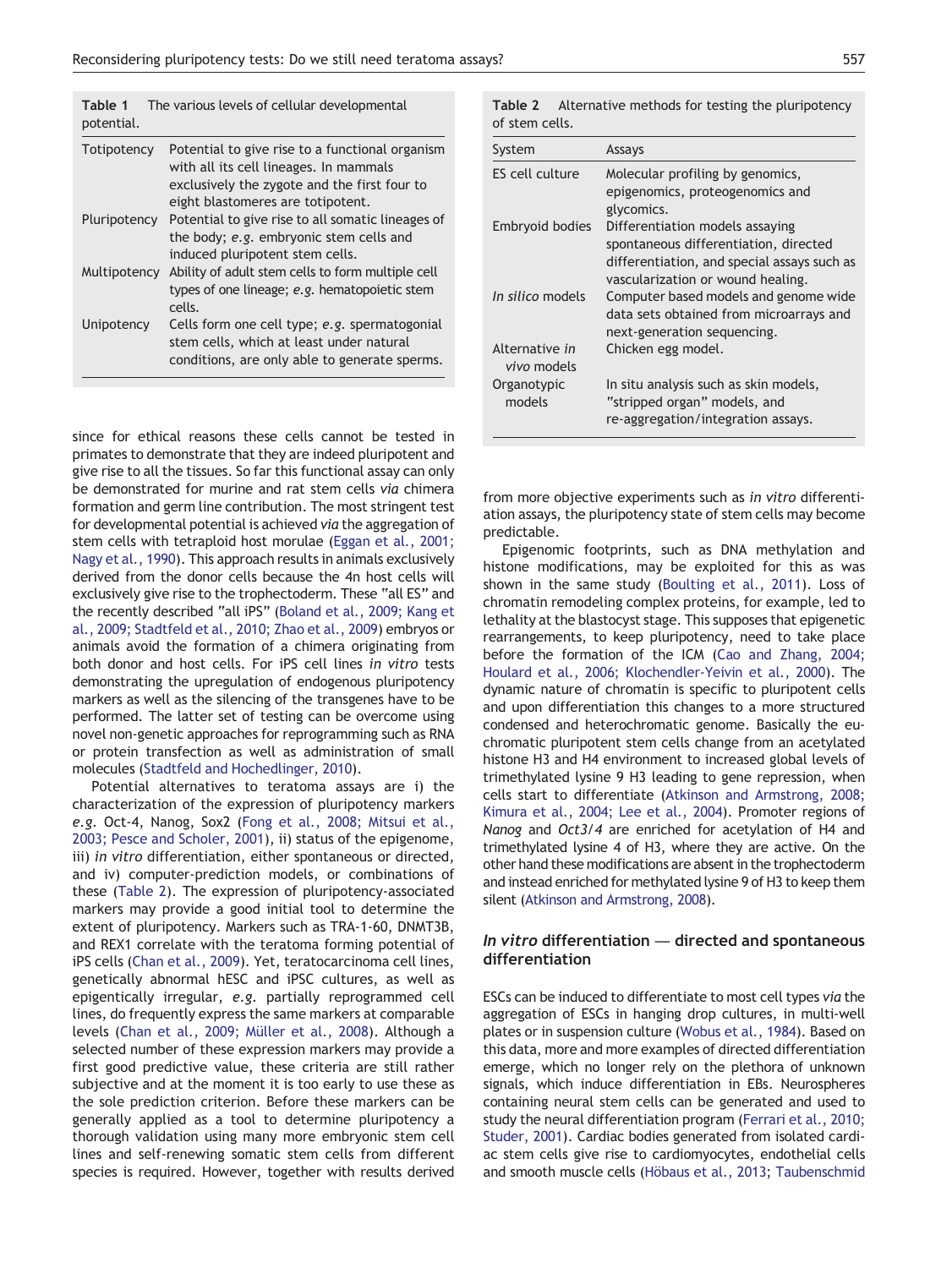[and Weitzer, 2012](#page-10-0)). Definitive endoderm can be generated with high efficiency from ESCs in monolayers [\(Borowiak et al.,](#page-8-0) [2009; Zhu et al., 2009\)](#page-8-0). Murine ESC aggregates resemble the early embryonic development of mouse for 7 to 8 days and spontaneously give rise to cells of ectodermal, endodermal and mesodermal origin. Until day 8, EBs undergo a morphological development resembling early embryogenesis until gastrulation commences ([Bader et al., 2001\)](#page-8-0). Later on, differentiation and development of other cell types appear to be chaotic so far ([Weitzer, 2006\)](#page-10-0). However cardiomyogenesis seems to follow a morphological program at least until day 8 of differentiation [\(Fuchs et al., 2012\)](#page-9-0).

Furthermore, in EBs cellular function can be studied by electrophysiology and cell–cell interaction can be studied by immunofluorescence microscopy quite well; however, it seems that in teratoma cell–cell interaction resembles the situation in a tissue much better than in EBs and somatic stem cell aggregates. Likewise, nutrition and blood supply in teratoma reflect physiological conditions better than in EBs and monolayer cultures of stem cells. In teratoma, cells of the host, mainly the blood vessels growing into the tumor, influence the development of the tumor and thus also significantly influence the results obtained from expression analysis etc. In teratoma new blood vessels supply the tissues with nutrition and oxygen, however, in stem cell aggregates thicker than 7 cell layers, no reproducible supply with nutrition and oxygen exists. Thus development of an in vitro angiogenesis model in combination with stem cell aggregation experiments, as a possibility to improve the physiological relevance of this model, is desirable.

In vitro models alone might be sensitive but are not specific enough for the study of the genomics and epigenetics of hESC or hiPSC lines. To address this problem and the gap between in vivo and in vitro models, in silico genome wide methods such as whole genome transcriptome profiles in combination with complex biomarker models can identify deviations from a defined "ideal" phenotype on a global scale [\(Müller et al., 2008, 2011; Williams et al.,](#page-10-0) [2011\)](#page-10-0).

## Computer-based predictive models

Machine-learning based models can identify signatures characteristic of pluripotent stem cells in functional genomic data sets ([Brolen et al., 2010; Medine et al., 2010; Müller et al.,](#page-9-0) [2008\)](#page-9-0) and can also highlight deviations from an "ideal" pluripotent stem cell phenotype ([Müller et al., 2011; Williams](#page-10-0) [et al., 2011\)](#page-10-0). In silico assays could be a cost effective alternative to teratoma assays and would enable many exploratory bioinformatic downstream applications. Current challenges, in regard to in silico models, are i) standardization issues, ii) acceptance in the field, iii) regulatory issues and iv) most importantly the availability of comparable and multiple datasets of genomic, expression profile, proteomic and epigenetic analysis.

First, pluripotency models can be developed with reasonable funding for one microarray platform (e.g. Illumina) but transfer to other platforms (e.g. RNA-seq) is a resource intensive challenge. Secondly, even as bioinformatics is becoming an important part in pluripotent stem cell research yet most wet stem cell biologists have never received proper

training e.g. in using high-level bioinformatic tools such as Bioconductor/R. Hence accessible ways of disseminating bioinformatic assays for pluripotency to a non-expert audience have to be developed. Reliable and standardized ways for the effective communication of such bioinformatic results have to be agreed on by researchers, reviewers and journals, comparable to the Minimum Information About a Microarray Experiment (MIAME) standard required for the reporting of microarray experiments by most peer reviewed journals [\(Brazma et al., 2001](#page-9-0)). Finally, global microarray datasets have been widely used in preclinical, exploratory analyses, but rarely as defined outcome measure. Simple signaturebased approaches are unable to identify stochastic, random and unexpected events regularly emerging in stem cell cultures, such as epigenetic or even genetic alterations and abnormalities [\(Williams et al., 2011](#page-10-0)). As costs for generating high-content datasets are currently dropping below a single day of a postdocs salary due to the next-generation sequencing revolution, a global, genome wide and data driven approach will become more and more attractive and highly desirable for pluripotent stem cell research in spite of possible regulatory challenges.

A first bioinformatic assay for pluripotency in human cells (PluriTest) has been recently developed and published [\(Müller et al., 2011\)](#page-10-0) and can be used through a simple web interface at [www.pluritest.org.](http://www.pluritest.org) Up to date, more than 6200 microarray data sets have been uploaded and analyzed. PluriTest currently supports Illumina gene expression arrays and will be expanded to RNA-seq data in the near future.

## Chicken egg model — chorioallantoic membrane

Another option to the study of teratoma formation could be the transplantation of stem cells onto the chorioallantoic membrane (CAM) of avian/chicken embryos. The CAM is situated at the periphery of the chicken embryo as a densely vascularized extraembryonic tissue. It is easily accessible by opening a hole in the egg shell. Experiments have been performed some 100 years ago and this model convinces by the ease of access and the natural immunodeficient environment of the developing embryo. Tumor growth can be observed within days and are of approximately 5–10 mm in size. They have sufficient similarity to teratoma and strongly resemble clinical specimen of patient samples ([Durupt et al.,](#page-9-0) [2012; Hagedorn et al., 2005](#page-9-0)). The CAM model combines the advantages of the in vivo environment with the simplicity of an in vitro experiment, is cheap, fast and without serious ethical issues.

#### Organotypic models

The development of an in vitro model of teratoma formation, such as a skin model would be of great importance, as it could be cultured in vitro via tissue engineering, where stem cells are injected into skin pads and allowed to develop and differentiate. Another possibility would be to develop strategies for the testing of stem cells for their repopulation potential of cell-free organ templates. These would serve as an ECM-template for directed differentiation. This has already been done with hearts and human trachea, where the organ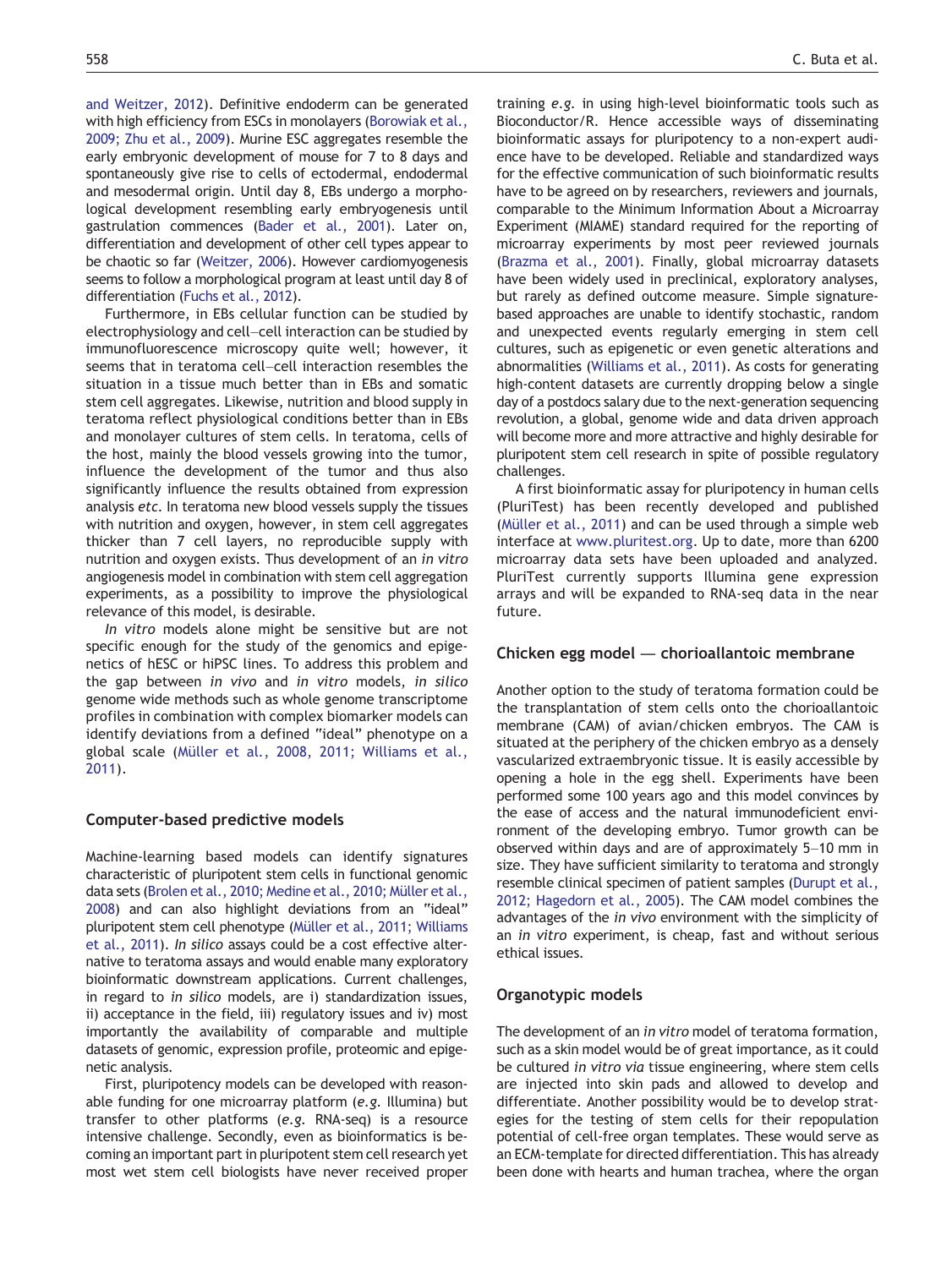was completely depleted of cells leaving behind a grid of extracellular material, which can be repopulated by stem cells [\(Ott and Taylor, 2006; Elliott et al., 2012\)](#page-10-0). Further it is possible to re-aggregate dissociated embryonic kidneys, which were still able to form organotypic renal structures ([Unbekandt and Davies, 2010](#page-10-0)). This method was also used to form chimeric renal structures mixing murine embryonic kidney cells with human amniotic fluid stem cells (hAFSCs). hAFSCs were able to integrate into and contribute to renal structures. Using siRNA knock down technology they showed which genes contributed to renal structure formation ([Siegel et al., 2010\)](#page-10-0). This model can be used both as a pluripotency assay and will allow us to gain new insight into putative stem cell therapy in kidney disease models. Adult murine ventricular slices serve as a new in vitro model of adult myocardium with preserved in vivo structure. In the future, these could be used to study functional integration of stem cells transplanted in infarcted hearts in vivo ([Halbach](#page-9-0) [et al., 2006](#page-9-0)).

# An example of differential information content of embryoid bodies and teratoma assays

Monitoring the development of cells in EBs allows the analyses of dynamic aspects of cell differentiation and to identify factors which differentially affect consecutive developmental stages of cells or simple tissues. Furthermore, analysis of large numbers of EBs provides the basis for robust statistical analysis of data. This type of information cannot be obtained from histological sections of teratoma because there is only one endpoint per teratoma available and statistical analysis is limited by the rather small number of animals typically used for teratoma assay. The following example will demonstrate that the information obtained from in vitro experiments in EBs may be more informative than that from teratoma assays in mice.

The question, whether the absence of the histone deacetylase 1 in stem cells influences their ability to undergo mesenchymal-to-epithelial transition [\(Lagger et al., 2010](#page-9-0)), could be more precisely and quantitatively addressed and answered in EBs than in a mouse teratoma assay [\(Fig. 1\)](#page-8-0). In  $hdac1^{+/+}$  EBs [\(Fig. 1A](#page-8-0)) multiple and well structured columnar epithelial cells develop in cysts, whereas in hdac1<sup>-/−</sup> EBs only rudimentary structures mainly composed of small cuboidal cells become visible. The data obtained from these experiments have the same informational content than histological sections obtained from teratoma in mice [\(Figs. 1](#page-8-0)D and E). In addition, data from several hundred EBs demonstrate both a qualitative and quantitative statistically significant difference in epithelial cyst development, and finally also a delay in time required to obtain epithelial cysts. The latter cannot be obtained from teratoma removed and analyzed only at the end of the experiment.

This example shows that experiments with hundreds of EBs have a statistical significance higher than that from a few teratoma and developmental processes can be monitored directly. In contrast, teratoma formation provides only a static view, can only be performed in lower numbers, is less reproducible than stem cell aggregation, and much higher costs accrue.

## Conclusions and future perspectives

Due to the extraordinary speed that stem cell research is proceeding, scientists rarely have time to improve or replace assay systems that are working. For industrial and clinical applications the differentiation potential assessed by in vitro differentiation would be sufficient, as often only one specific cell type is needed. Therefore, if proof of pluripotency is not essential, teratoma models should not be used. In fact, directed differentiation of stem cells in monolayers or as EBs, provides much more detailed information on the development and function of those cells. The influence of growth factors, transcription factor expression, and cytokines can be studied on the molecular and cellular levels from the very beginning of differentiation until terminal differentiation of a somatic cell using the EB system. Secondly, the differentiation process based on a standardized EB model is highly reproducible and allows the study of molecular mechanisms guiding the differentiation process [\(Barbaric et al., 2010\)](#page-8-0). Studying the transcriptional networks regulating differentiation of stem cells in combination with the external signals and their respective signaling pathways will help to define conditions, that will result in the improvement of the model of directed differentiation. This model might indicate that aggregation of stem cells will no longer be a prerequisite for the generation of a specific type of somatic cell. In parallel, models based on cell–cell and cell–matrix interactions need to be established, to provide knowledge from which more complex in vitro models will be developed and validated for clinical, pharmacological, and toxicological applications [\(Andrews et al., 2010;](#page-8-0) [Laustriat et al., 2010](#page-8-0)).

To broaden the acceptance of in vitro as well as in silico models as valid pluripotency tests, more research needs to be performed on stem cell aggregates, on directed differentiation of stem cells without prior aggregation, and global correlates of these processes in high content formats such as RNA-seq or Methyl-seq. It is also essential to investigate the fundamental molecular and cellular processes taking place in EBs and somatic stem cell aggregates. It is important to understand these molecular and morphological changes seen in EBs and to correlate them with bona fide embryogenesis.

There are a number of alternative in vitro approaches available to the stem cell community for the assessment of pluripotency. If an objective analysis of the intended use of a cell line suggests that in vivo testing can be excluded, the latter should be dropped altogether. There is no ethical and academic justification to test cell lines universally in a teratoma assay in order to generate results that prove to be less informative than those generated by in vitro approaches.

## **Disclosures**

The central aim of the SET Foundation is to reduce and replace animal experimentation. The Foundation is made up of representatives from industry, animal welfare, science and government. Their role is the transparent, interdisciplinary allocation of funds to eligible projects researching and implementing methods to replace and complement experiments on animals ([www.stiftung-set.de](http://www.stiftung-set.de)).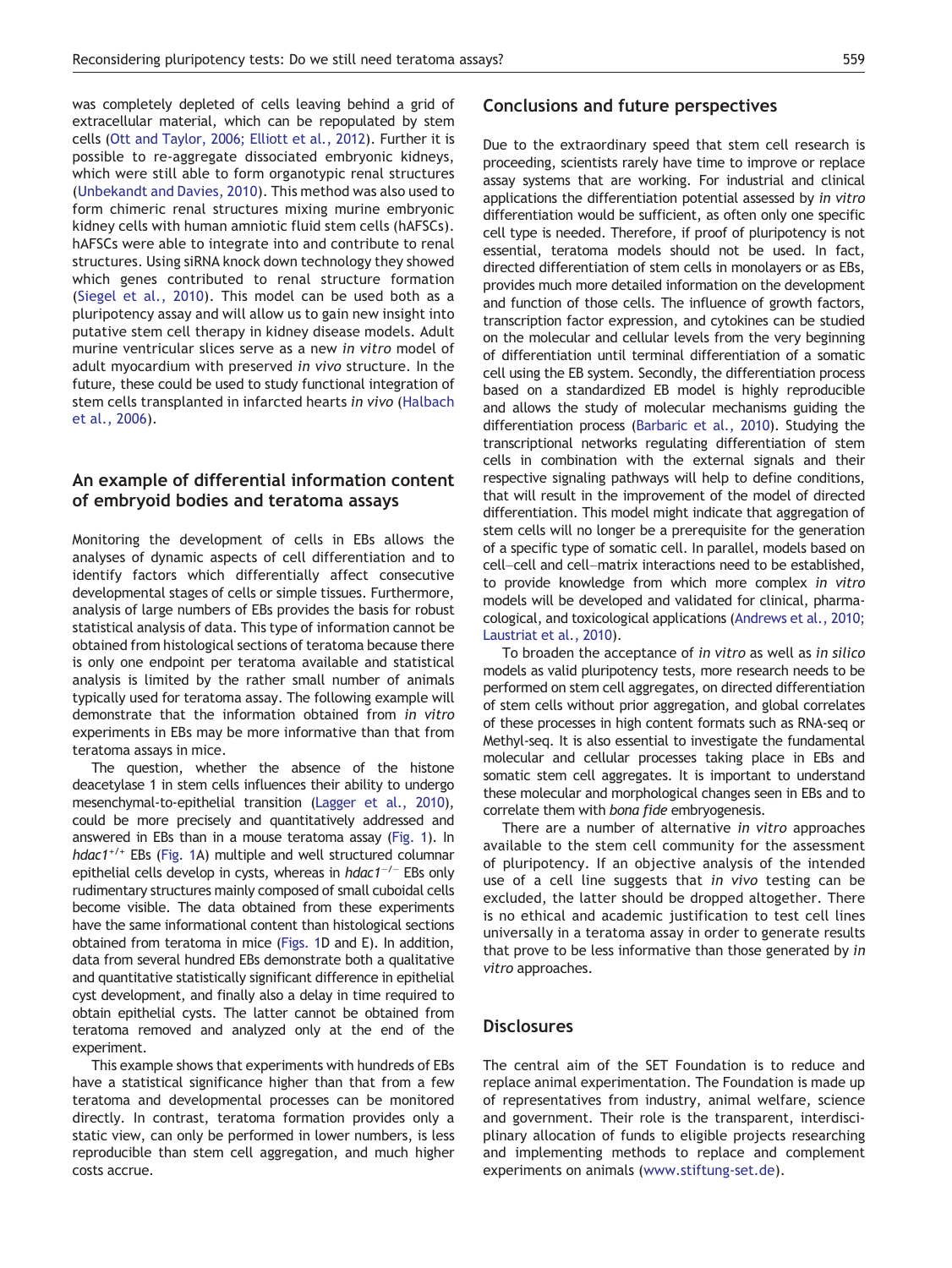<span id="page-8-0"></span>

Figure 1 Development of epithelial cysts in hdac1<sup>-/−</sup> EBs and teratoma. (A to C) Wild type (hdac1<sup>+/+</sup>) and hdac1<sup>-/-</sup> ESCs were aggregated in hanging drop cultures for 4.7 days and then plated on gelatine coated tissue culture plates. Development of epithelial cysts was monitored between days 5 and 14. First epithelia cysts become visible between days 8 and 8.7. (A) Phase contrast images of hdac1<sup>+/+</sup> and hdac1<sup>-/-</sup>EBs. (a and g) Overview of a typical area adjacent to the center of EBs at day 11. Long arrows, single isolated epithelial cysts. Short arrows, large layers of epithelial cells. (b and c) Primitive epithelial cysts forming between days 8 and 9 in hdac1<sup>+/+</sup> EBs. (d to e) Fully developed columnar-epithelial cysts with a clearly visible lumen forming in  $hdac1^{+/+}$  EBs between days 10 and 12. (h and i) Early cysts with non-epithelial small cells forming between days 8 and 9 in hdac1<sup>−/−</sup>EBs. (j and k) Samples of rarely found cysts with a lumen in hdac1<sup>-/-</sup> EBs. Note, cells in h to k never develop to a columnar epithelial phenotype. Bars in g (for a and g), 1 mm; in k (for b to e, and h to k), 200 μm. (B) Percentage of EBs with epithelial cysts between days 8.7 and 11.7. (C) Number of epithelial cysts per EB. Data from days 9.7 and 10.7 are from two independent triplicate experiments. Data from days 8.7 and 11.7 are from one triplicate experiment. Mean number of EBs checked per day, 53 +/− 16. Error bars: standard deviation. (D and E) Teratoma were generated from  $3 \times 10^6$  mouse wild-type (D) and HDAC1-deficient (E) ES cells. Cells were subcutaneously injected in SCID/Balb/c mice and teratoma formation as well as tumor size was monitored every 4 days. Recipient SCID mice were killed after 28 days post-injection and teratoma of both genotypes was removed and analyzed by immunohistochemistry with HDAC2 antibodies (red). Bar in D and E: 170 μm. 3 tumors per cell line were used for statistical analysis and cell counts.

Panels D and E with permission from EMBO Journal adapted from [Lagger et al. \(2010\)](#page-9-0).

# References

- Andrews, P.D., Becroft, M., Aspegren, A., Gilmour, J., James, M.J., McRae, S., Kime, R., Allcock, R.W., Abraham, A., Jiang, Z., et al., 2010. High-content screening of feeder-free human embryonic stem cells to identify pro-survival small molecules. Biochem. J. 432, 21–33.
- Atkinson, S., Armstrong, L., 2008. Epigenetics in embryonic stem cells: regulation of pluripotency and differentiation. Cell Tissue Res. 331, 23–29.
- Bader, A., Gruss, A., Hollrigl, A., Al-Dubai, H., Capetanaki, Y., Weitzer, G., 2001. Paracrine promotion of cardiomyogenesis in embryoid bodies by LIF modulated endoderm. Differentiation 68, 31–43.
- Barbaric, I., Gokhale, P.J., Andrews, P.W., 2010. High-content screening of small compounds on human embryonic stem cells. Biochem. Soc. Trans. 38, 1046–1050.
- Boland, M.J., Hazen, J.L., Nazor, K.L., Rodriguez, A.R., Gifford, W., Martin, G., Kupriyanov, S., Baldwin, K.K., 2009. Adult mice generated from induced pluripotent stem cells. Nature 461, 91–94.
- Borowiak, M., Maehr, R., Chen, S., Chen, A.E., Tang, W., Fox, J.L., Schreiber, S.L., Melton, D.A., 2009. Small molecules efficiently direct endodermal differentiation of mouse and human embryonic stem cells. Cell Stem Cell 4, 348–358.
- Boulting, G.L., Kiskinis, E., Croft, G.F., Amoroso, M.W., Oakley, D.H., Wainger, B.J., Williams, D.J., Kahler, D.J., Yamaki, M., Davidow, L., et al., 2011. A functionally characterized test set of human induced pluripotent stem cells. Nat. Biotechnol. 29, 279–286.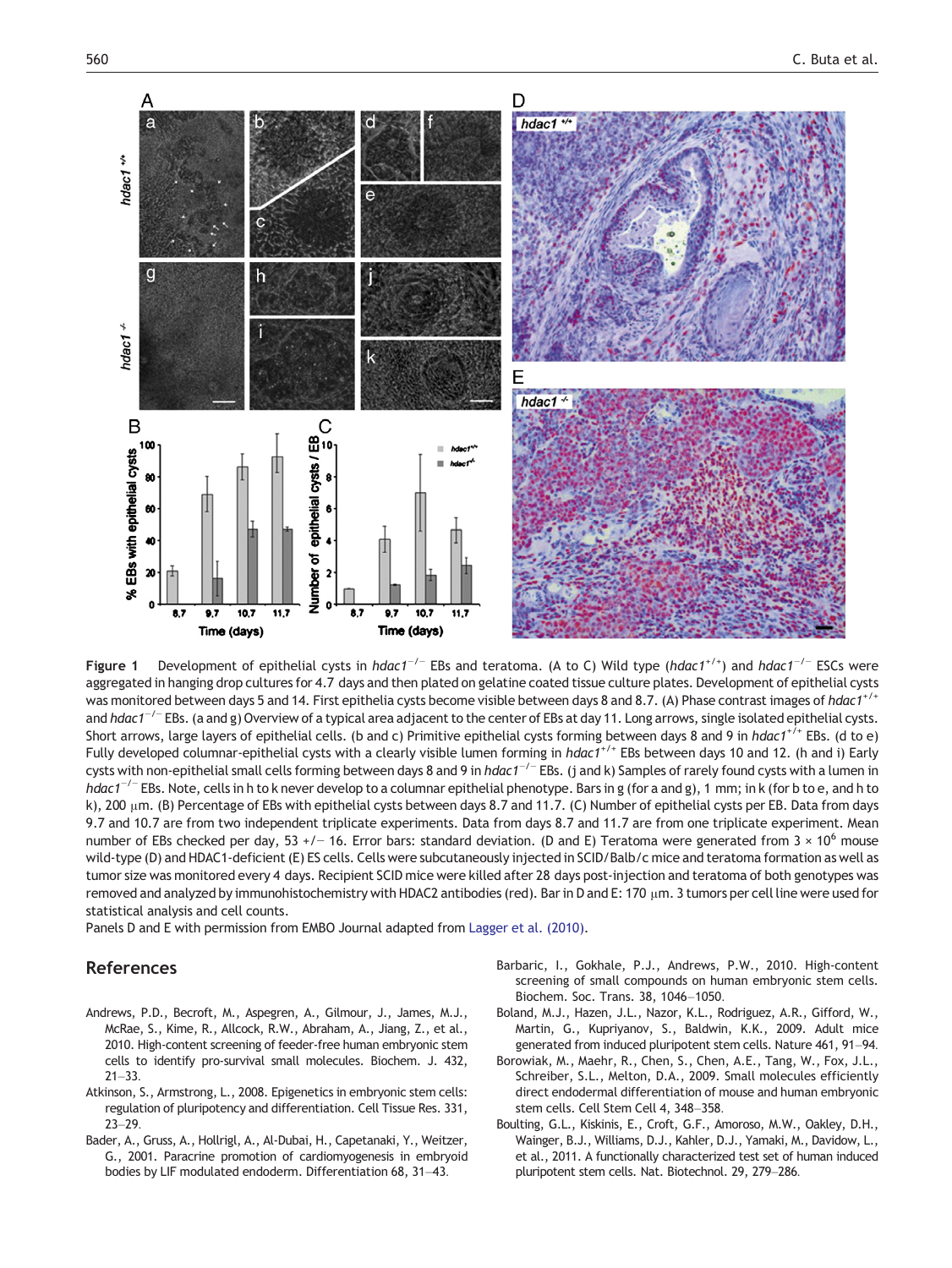- <span id="page-9-0"></span>Brazma, A., Hingamp, P., Quackenbush, J., Sherlock, G., Spellman, P., Stoeckert, C., Aach, J., Ansorge, W., Ball, C.A., Causton, H.C., et al., 2001. Minimum information about a microarray experiment (MIAME)-toward standards for microarray data. Nat. Genet. 29, 365–371.
- Brivanlou, A.H., Gage, F.H., Jaenisch, R., Jessell, T., Melton, D., Rossant, J., 2003. Stem cells. Setting standards for human embryonic stem cells. Science 300, 913–916.
- Brolen, G., Sivertsson, L., Bjorquist, P., Eriksson, G., Ek, M., Semb, H., Johansson, I., Andersson, T.B., Ingelman-Sundberg, M., Heins, N., 2010. Hepatocyte-like cells derived from human embryonic stem cells specifically via definitive endoderm and a progenitor stage. J. Biotechnol. 145, 284–294.
- Cao, R., Zhang, Y., 2004. The functions of E(Z)/EZH2-mediated methylation of lysine 27 in histone H3. Curr. Opin. Genet. Dev. 14, 155–164.
- Chan, E.M., Ratanasirintrawoot, S., Park, I.H., Manos, P.D., Loh, Y.H., Huo, H., Miller, J.D., Hartung, O., Rho, J., Ince, T.A., et al., 2009. Live cell imaging distinguishes bona fide human iPS cells from partially reprogrammed cells. Nat. Biotechnol. 27, 1033–1037.
- Damjanov, I., Andrews, P.W., 2007. The terminology of teratocarcinomas and teratomas. Nat. Biotechnol. 25, 1212 (discussion 1212).
- Dressel, R., 2011. Effects of histocompatibility and host immune responses on the tumorigenicity of pluripotent stem cells. Semin. Immunopathol. 33, 573–591.
- Dressel, R., Schindehutte, J., Kuhlmann, T., Elsner, L., Novota, P., Baier, P.C., Schillert, A., Bickeboller, H., Herrmann, T., Trenkwalder, C., et al., 2008. The tumorigenicity of mouse embryonic stem cells and in vitro differentiated neuronal cells is controlled by the recipients' immune response. PLoS One 3, e2622.
- Durupt, F., Koppers-Lalic, D., Balme, B., Budel, L., Terrier, O., Lina, B., Thomas, L., Hoeben, R.C., Rosa-Calatrava, M., 2012. The chicken chorioallantoic membrane tumor assay as model for qualitative testing of oncolytic adenoviruses. Cancer Gene Ther. 19, 58–68.
- Eggan, K., Akutsu, H., Loring, J., Jackson-Grusby, L., Klemm, M., Rideout III, W.M., Yanagimachi, R., Jaenisch, R., 2001. Hybrid vigor, fetal overgrowth, and viability of mice derived by nuclear cloning and tetraploid embryo complementation. Proc. Natl. Acad. Sci. U. S. A. 98, 6209–6214.
- Elliott, M.J., De Coppi, P., Speggiorin, S., Roebuck, D., Butler, C.R., Samuel, E., Crowley, C., McLaren, C., Fierens, A., Vondrys, D., Cochrane, L., Jephson, C., Janes, S., Beaumont, N.J., Cogan, T., Bader, A., Seifalian, A.M., Hsuan, J.J., Lowdell, M.W., Birchall, M.A., 2012. Stem-cell-based, tissue engineered tracheal replacement in a child: a 2-year follow-up study. Lancet 380, 994–1000.
- Erdö, F., Buhrle, C., Blunk, J., Hoehn, M., Xia, Y., Fleischmann, B., Focking, M., Kustermann, E., Kolossov, E., Hescheler, J., et al., 2003. Host-dependent tumorigenesis of embryonic stem cell transplantation in experimental stroke. J. Cereb. Blood Flow Metab. 23, 780–785.
- European Union, T.E.P.a.t.c.o.t., 2010. Directive 2010/63/EU on the protection of animals used for scientific purposes. Off. J. Eur. Union L276, 33–79.
- Evans, M.J., Kaufman, M.H., 1981. Establishment in culture of pluripotential cells from mouse embryos. Nature 292, 154–156.
- Ferrari, D., Binda, E., De Filippis, L., Vescovi, A.L., 2010. Isolation of neural stem cells from neural tissues using the neurosphere technique. Curr. Protoc. Stem Cell Biol. (Chapter 2, Unit 2D 6).
- Fong, H., Hohenstein, K.A., Donovan, P.J., 2008. Regulation of selfrenewal and pluripotency by Sox2 in human embryonic stem cells. Stem Cells 26, 1931–1938.
- Fuchs, C., Scheinast, M., Pasteiner, W., Lagger, S., Hofner, M., Hoellrigl, A., Schultheis, M., Weitzer, G., 2012. Self-organization phenomena in embryonic stem cell-derived embryoid bodies: axis

formation and breaking of symmetry during cardiomyogenesis. Cells Tissues Organs 195, 377–391.

- Gertow, K., Przyborski, S., Loring, J.F., Auerbach, J.M., Epifano, O., Otonkoski, T., Damjanov, I., Ahrlund-Richter, L., 2007. Isolation of human embryonic stem cell-derived teratomas for the assessment of pluripotency. Curr. Protoc. Stem Cell Biol. (Chapter 1, Unit 1B 4).
- Gertow, K., Cedervall, J., Jamil, S., Ali, R., Imreh, M.P., Gulyas, M., Sandstedt, B., Ahrlund-Richter, L., 2011. Early events in xenograft development from the human embryonic stem cell line HS181—resemblance with an initial multiple epiblast formation. PLoS One 6, e27741.
- Gropp, M., Shilo, V., Vainer, G., Gov, M., Gil, Y., Khaner, H., Matzrafi, L., Idelson, M., Kopolovic, J., Zak, N.B., et al., 2012. Standardization of the teratoma assay for analysis of pluripotency of human ES cells and biosafety of their differentiated progeny. PLoS One 7, e45532.
- Hagedorn, M., Javerzat, S., Gilges, D., Meyre, A., de Lafarge, B., Eichmann, A., Bikfalvi, A., 2005. Accessing key steps of human tumor progression in vivo by using an avian embryo model. Proc. Natl. Acad. Sci. U. S. A. 102, 1643–1648.
- Halbach, M., Pillekamp, F., Brockmeier, K., Hescheler, J., Müller-Ehmsen, J., Reppel, M., 2006. Ventricular slices of adult mouse hearts—a new multicellular in vitro model for electrophysiological studies. Cell. Physiol. Biochem. 18, 1–8.
- Halme, D.G., Kessler, D.A., 2006. FDA regulation of stem-cell-based therapies. N. Engl. J. Med. 355, 1730–1735.
- Hentze, H., Soong, P.L., Wang, S.T., Phillips, B.W., Putti, T.C., Dunn, N.R., 2009. Teratoma formation by human embryonic stem cells: evaluation of essential parameters for future safety studies. Stem Cell Res. 2, 198–210.
- Houlard, M., Berlivet, S., Probst, A.V., Quivy, J.P., Hery, P., Almouzni, G., Gerard, M., 2006. CAF-1 is essential for heterochromatin organization in pluripotent embryonic cells. PLoS Genet. 2, e181.
- Höbaus, J., Heher, P., Gottschamel, T., Scheinast, M., Auner, H., Walder, D., Wiedner, M., Taubenschmid, J., Miksch, M., Sauer, T., et al., 2013. Embryonic stem cells facilitate the isolation of persistent clonal cardiovascular progenitor cell lines and leukemia inhibitor factor maintains their self-renewal and myocardial differentiation potential in vitro. Cells Tissues Organs 197, 249–268.
- ISCBI, T.I.S.C.B.I., 2009. Consensus guidance for banking and supply of human embryonic stem cell lines for research purposes. Stem Cell Rev. 5, 301–314.
- Kang, L., Wang, J., Zhang, Y., Kou, Z., Gao, S., 2009. iPS cells can support full-term development of tetraploid blastocystcomplemented embryos. Cell Stem Cell 5, 135–138.
- Kimura, H., Tada, M., Nakatsuji, N., Tada, T., 2004. Histone code modifications on pluripotential nuclei of reprogrammed somatic cells. Mol. Cell. Biol. 24, 5710–5720.
- Klochendler-Yeivin, A., Fiette, L., Barra, J., Muchardt, C., Babinet, C., Yaniv, M., 2000. The murine SNF5/INI1 chromatin remodeling factor is essential for embryonic development and tumor suppression. EMBO Rep. 1, 500–506.
- Knoepfler, P.S., 2009. Deconstructing stem cell tumorigenicity: a roadmap to safe regenerative medicine. Stem Cells 27, 1050–1056.
- Lagger, S., Meunier, D., Mikula, M., Brunmeir, R., Schlederer, M., Artaker, M., Pusch, O., Egger, G., Hagelkruys, A., Mikulits, W., et al., 2010. Crucial function of histone deacetylase 1 for differentiation of teratomas in mice and humans. EMBO J. 29, 3992–4007.
- Laustriat, D., Gide, J., Peschanski, M., 2010. Human pluripotent stem cells in drug discovery and predictive toxicology. Biochem. Soc. Trans. 38, 1051–1057.
- Lawrenz, B., Schiller, H., Willbold, E., Ruediger, M., Muhs, A., Esser, S., 2004. Highly sensitive biosafety model for stem-cell-derived grafts. Cytotherapy 6, 212–222.